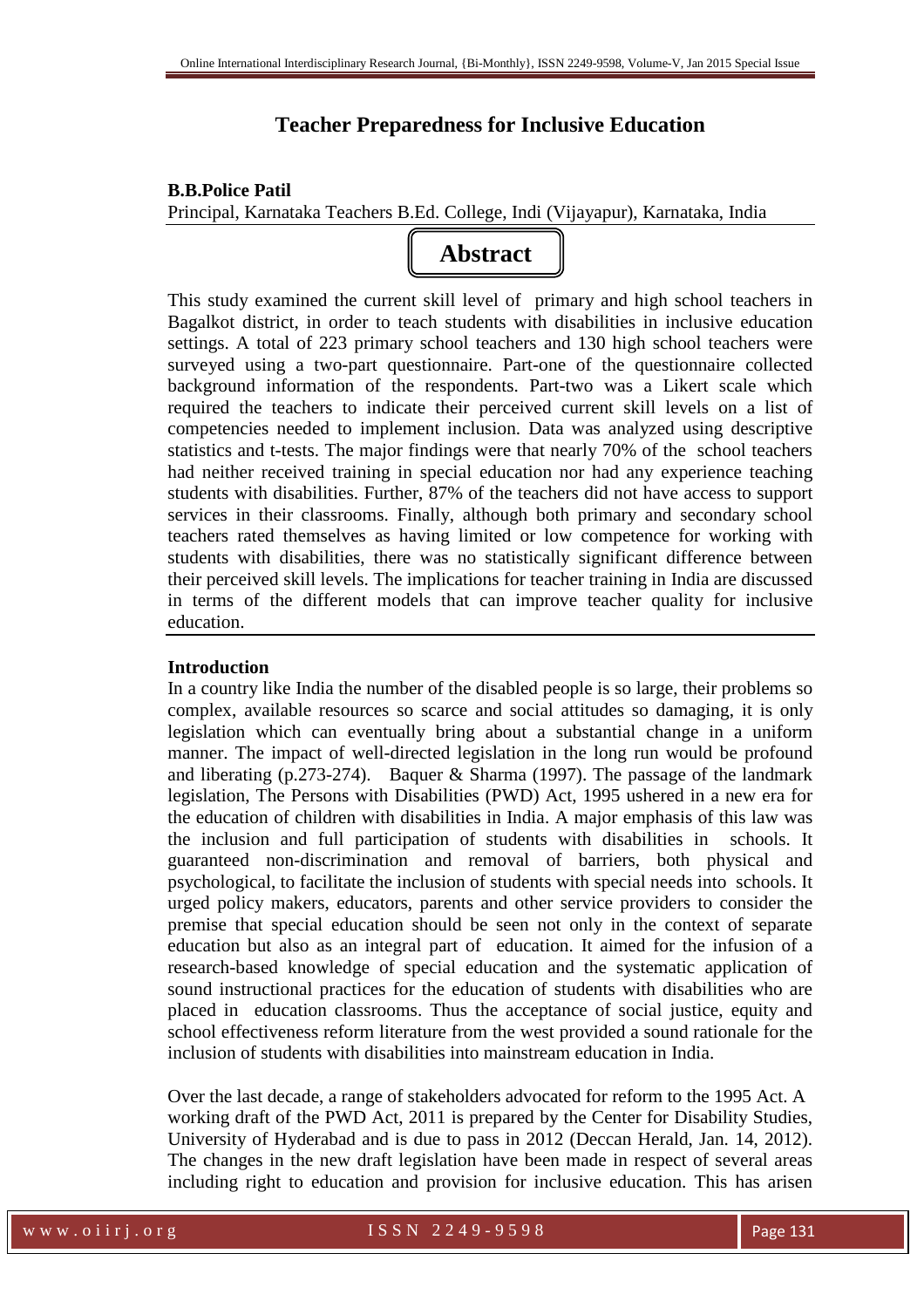because in spite of the effort, actions demanded by the PWD Act 1995, including educational provisions for students with disabilities were still inadequate. Several studies have shown that there is inadequacy of teacher training in India especially pertaining to inclusive education provisions for all students (Bindal & Sharma, 2010; Sharma & Desai, 2002; Swaroop, 2001). Other studies show that teachers who have received training are still concerned about implementing inclusion (Sharma & Desai, 2002) and yet some are able to translate training into actual instructional practices to promote inclusion of those with disabilities (David & Kuyini, 2012).

However, the inadequacies of the PWD Act, which necessitated the current education reform included limited implementation of the provisions of the Act and a lack of clarity about the conditions under which some services could be provided. In respect of inclusive education, this lack of clarity resulted in confusion about what inclusion meant and the implementation of inclusive education at school and classroom levels. Many school teachers were concerned that inclusion might interfere with their ability to teach in the traditional manner i.e. deliver classroom instruction via a didactic approach (Jangira, Singh, & Yadav, 1995). Anecdotal evidence suggested that teachers found it difficult to accept the notion that social skills and peer relationships were equally important as academic subjects in a school relationship. Parents of nondisabled children were reported to believe that inclusion was likely to result in the *unintended consequences* of limiting their own children's educational opportunities. Were these concerns or barriers to acceptance on the part of these various vested interested groups solely attitudinal? Were they simply logistical problems? Or were they a combination of these two points of view? Whatever they were, one fact loomed large: The Persons with Disabilities Act, 1995 signaled the need for a number of new roles and responsibilities for school teachers. Thus, if the spirit and intent of the Act were to be translated into practice, it was expected to positively impact on the delivery of services and the educational status of 12.6 million children with disabilities in India.

A natural corollary of this Act was the expectation that classroom teachers would be required to possess the appropriate attitudes, knowledge and skills in order to fulfill their new roles and responsibilities. Romi and Leyser (2006) reported that teachers who are favorably disposed toward the inclusion of students with disabilities in education classrooms employ more effective instructional strategies than those who hold negative attitudes. Other researchers have also indicated that there is a positive correlation between supportive attitudes by teachers and enhanced performance by students with disabilities who were included in education classrooms (Cook, 2001; Ross-Hill, 2009). Literature indicates that teachers' actions in classrooms are greatly influenced by their knowledge of the learning characteristics of their students and the impact these have on learning processes (Philpott, Furey, & Penney, 2010; Pinar & Sucuoglou, 2011). school teachers are, now, increasingly required to be sensitive to the curricular needs, styles of learning and levels of motivation of students with disabilities. They would be expected to design appropriate learning materials and to adapt instruction to meet the educational needs of students with disabilities. Specifically, they would be required to design, implement and evaluate the educational program which had to be based on the students' assessed needs. They would also be required to participate in Individual Education Program (IEP) meetings and work in partnership with special education teachers, paraprofessionals, parents and other service providers (Ashman & Elkins, 2009). Kochhar & West (1996)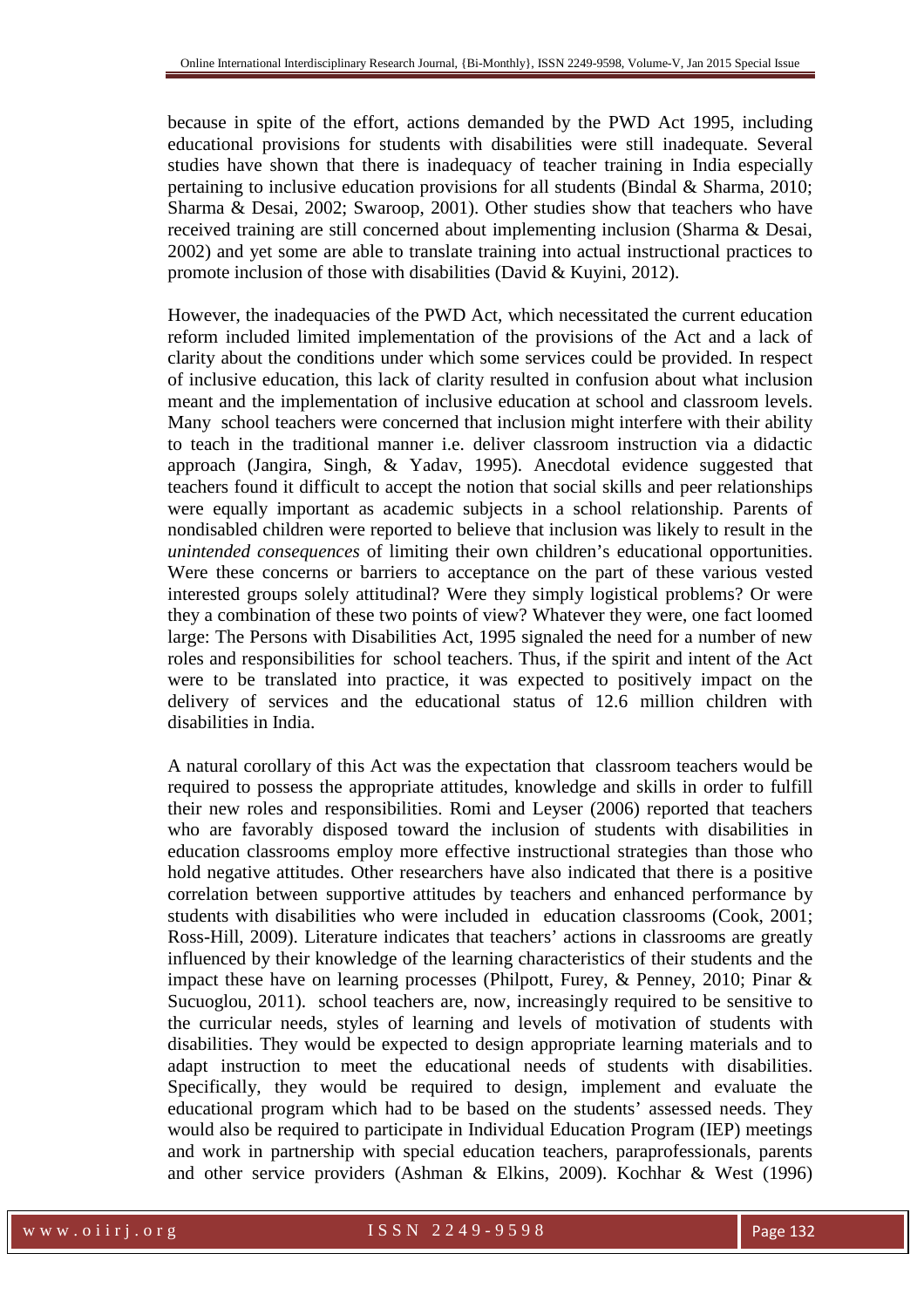emphasize that in inclusive education classrooms school teachers are required to teach content differently: it must be integrative, flexible and interdisciplinary. In contrast to traditional, teacher-centered instructional approaches in which the teacher stands in front of the classroom and 'lectures' to the entire class, in the inclusive classroom, the focus shifts from teaching to learning. These authors further suggest that classroom teachers are now required to create situations in which active student learning is maximized.

The Council for Exceptional Children (1996) developed and validated a common core of minimum essential knowledge and skills for entry into professional practice in special education. They included: 1. philosophical, historical and legal foundations of special education, 2. characteristics of learners, 3. assessment, diagnosis and evaluation, 4. instructional content and practice, 5. planning and managing the teaching and learning environment, 6. managing student behavior and social interaction skills, 7. communication and collaborative partnerships, and 8. professionalism and ethical practice. Although all the skills in the CEC common core may not be essential for classroom teachers, these educators nonetheless need a certain level of proficiency in these skills when students with disabilities are included in their classrooms (Daniels & Vaughn, 1999). Philpott et al. (2011) suggested a number of strategies that school teachers would need to accommodate students with disabilities in the classroom environment. These include peer tutoring, cooperative learning, mastery learning and applied behavior analysis. The literature also indicates that classroom teachers are required to use instructional strategies such as multi-level instruction, differentiated instruction, activity based learning and individualized and adaptive instruction to facilitate special needs students' learning. Thus a new and extended body of knowledge and skills would be required of all school teachers in India if inclusive education programs were to be implemented successfully.

### **Objectives of the Study**

This study continued this research by exploring the perceptions of school teachers in Bagalkot district regarding their preparedness for inclusion, who are at the forefront of implementing inclusion programs in their classrooms.The following objectives were the focus of the study:

- 1. To study the perceived current skill level of primary and high school teachers in Bagalkot, in order to work effectively with students with disabilities.
- 2. To find out the significant differences between the perceived current skill levels of primary and high school teachers.

#### **Method**

#### **Population, Sample and Sampling**

A cluster sampling method was used to select participants for this study. The same procedure was repeated twice to select both primary and high school participants.

**Primary School Teachers' Selection:** There are five educational blocks in the Bagalkot district. Of these, three blocks namely, Bagalkot city, Bilagi and Hunagung were selected for this study. These blocks were selected as they had a mix of rural and urban schools as well as some schools where an inclusive education program was implemented. All schools in each block were listed in alphabetical order and then ten schools from each block were randomly selected for this study. All teachers from the selected schools were then invited to participate in the study. A total of 250 primary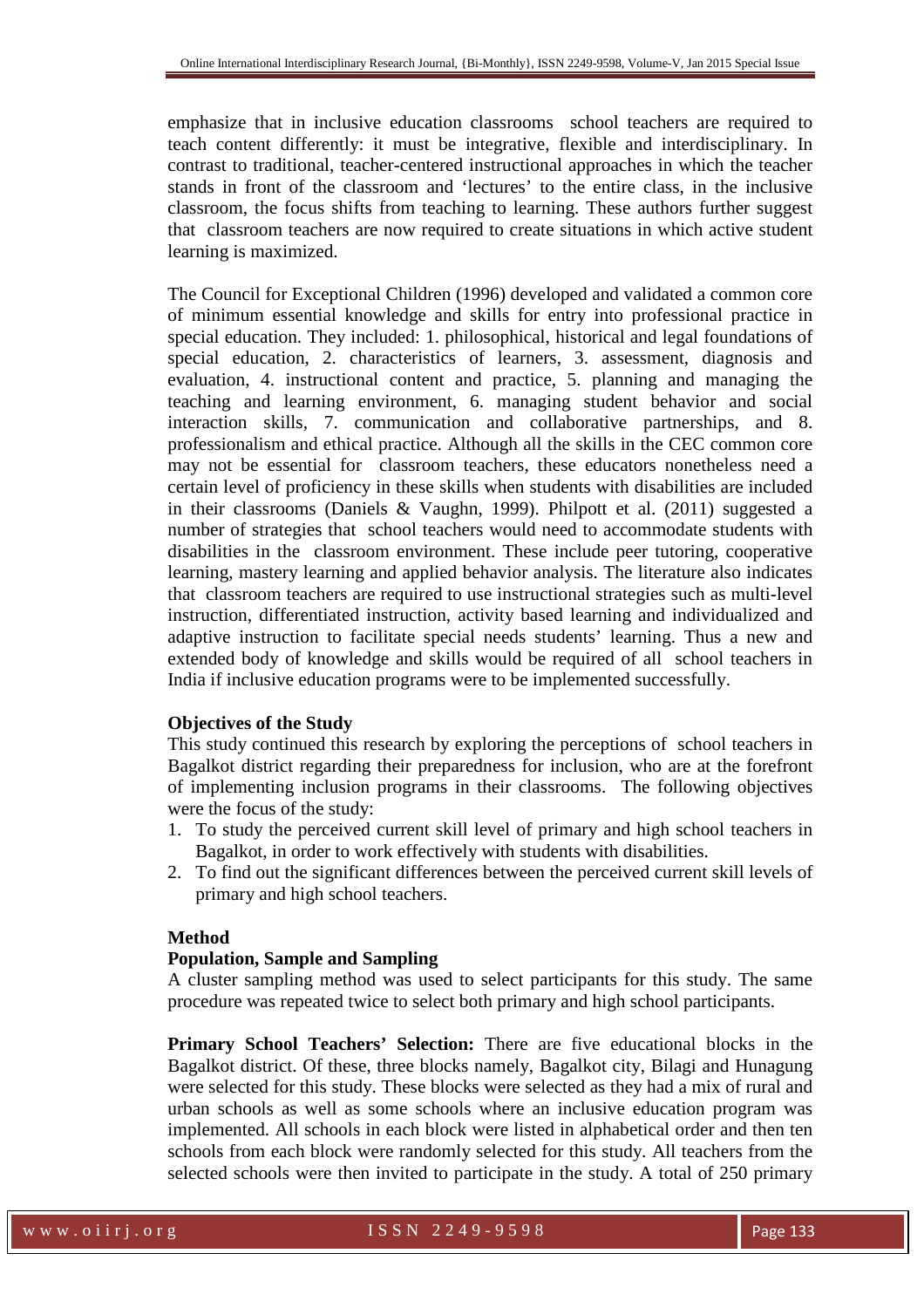school teachers from 30 schools in Bagalkot district were surveyed. Two hundred and twenty three useable questionnaires were returned giving a response rate of 63.77%.

**High School Teachers' Selection:** There are five educational blocks in the Bagalkot district. Of these, three blocks namely Bagalkot city, Bilagi and Hunagung were selected to be included in this study. These blocks were selected as they had a mix of rural and urban schools as well as some schools where an inclusive education program was implemented. All schools in each blocks were listed in alphabetical order and then ten schools in each blocks were randomly selected. All teachers from the selected schools were invited to participate in the study. A total of 150 teachers from 15 schools were surveyed. One hundred thirty useable questionnaires were returned giving a response rate of 40.85%.

#### **Research Design and Instrumentation**

A survey design was utilized for this study. A two-part questionnaire was utilized in this study for the collection of data from the respondents.

Part-one of the questionnaire was designed to obtain background information related to the primary and high school teachers. Specifically, it asked the respondents about their (a) training received in special education (b) experience in teaching students with disabilities and (c) access to support services such as paraprofessionals (e.g. speech therapist, physiotherapist, occupational therapist etc.), special education teachers and the availability of resource room services.

Part-two of the questionnaire titled Inclusion Competencies of Teachers (ICT) was a modified version of Essential Teacher Competencies Questionnaire which was developed by Gear and Gable in the USA in 1979. The original questionnaire consisted of 50 items clustered around ten competency categories. All caution was taken to make the instrument responsive to the unique socio-politico-economic and education traditions in India. Terminology was adjusted to align the items to the educational, social and legal systems in India. For example, the term mainstreaming was changed to integration. The instrument was then presented to a panel of experts in the field of special education in India to review the questionnaire items. Suggestions from the experts were reviewed and incorporated to modify the questionnaire. The final survey instrument consisted of 52 items. These items were clustered around the ten competency categories. The survey instrument was a Likert scale where participants responded by indicating 1-Not at all competent to 4-Highly competent. The categories were: (1) professional knowledge concerning exceptional children (2) classroom climate of acceptance (3) communication with parents, community and colleagues (4) assessment of students' needs (5) classroom management (6) goal setting (7) resources for classroom learning (8) instructional techniques (9) personalized curricula (10) evaluation of student progress. Two versions of ICT questionnaire were made available to the respondents. One was in English and the other one was in Knnada which was produced after a careful translation by two experts in Bagalkot.

#### **Pilot Testing**

The survey instrument was pre-tested on a small population prior to its administration to the population selected for the study. The pilot study was designed to enable the researchers to (a) determine if the items included in the questionnaire would produce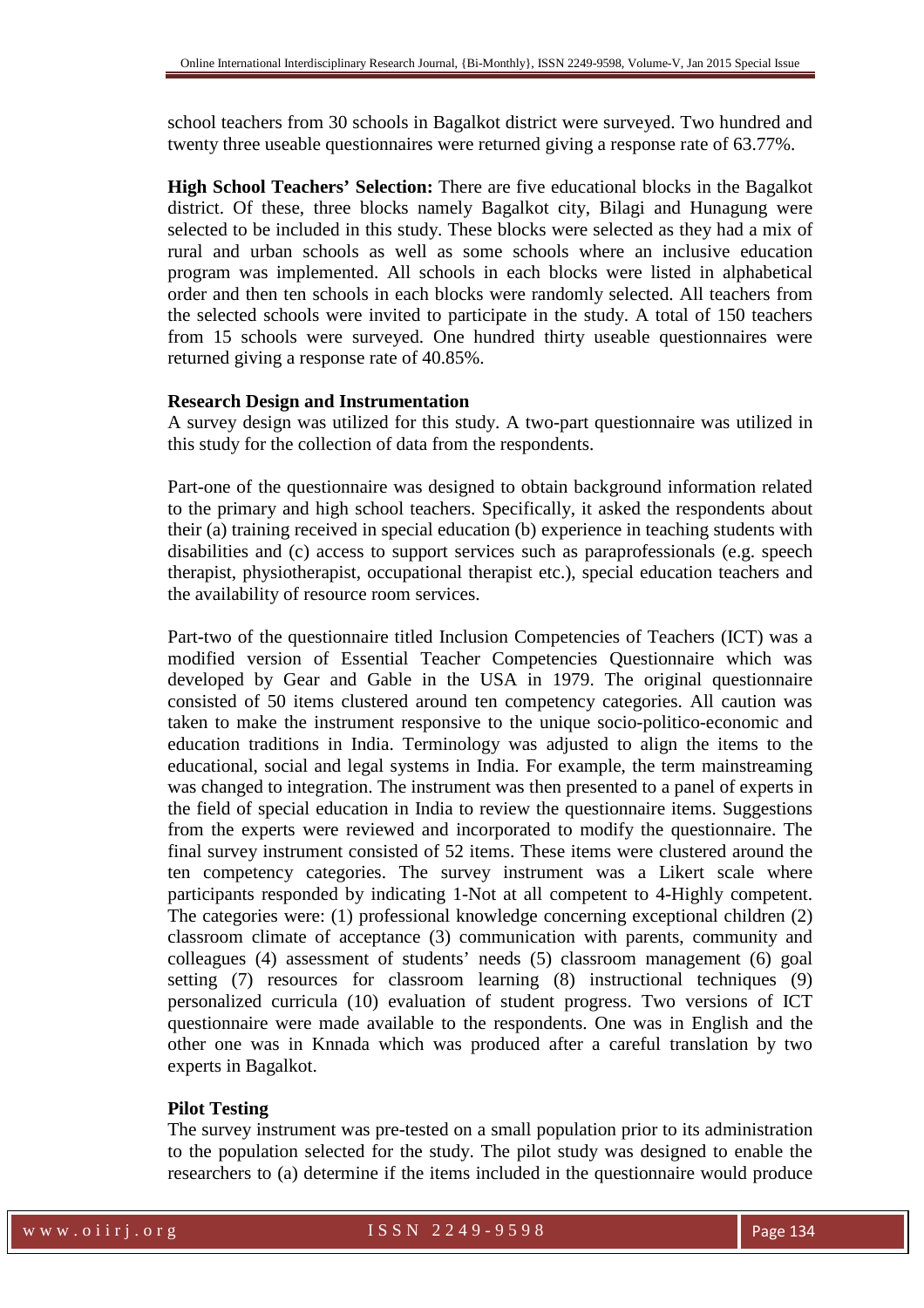data from which conclusions could be drawn to answer research questions (b) produce information which would lead to any improvement of the questionnaire to ensure the overall acceptance of it by the respondents. The pilot group consisted of 22 primary and 16 high school teachers from two schools in Bagalkot. These teachers were asked to critically examine the questionnaire by responding to the following questions:

- (a) Are the competencies listed in the questionnaire, the competencies needed by school teachers to work effectively with students with disabilities? What additions, corrections, modifications or deletions could be made?
- (b) Are the directions clear? If not, how can they be improved?
- (c) Is the wording clear? If not, how can it be improved?

Written and verbal feedback was provided by the pilot group. Most of the suggestions were related to unfamiliar concepts, items considered irrelevant to these teachers' classroom situations and items considered too trivial to be included in the survey. The length of the survey was the major concern among the pilot respondents. Suggestions of the pilot group were considered and some minor changes were made to the questionnaire. Most of the changes included rewording and rephrasing of the questionnaire items. No item was added or deleted. The pilot data was not included in final data analysis.

#### **Psychometric Properties of Inclusion Competencies of Teachers (ICT)**

*Factor analysis.* The ten competency categories of the original questionnaire were developed on the basis of input provided by special education experts in the USA (Gear & Gable, 1979). Two new items were added to the questionnaire as suggested by Indian experts. In order to confirm the suitability of the categories and to provide statistical support for the factors to be used with the revised instrument, the combined data from the study sample ( $N = 223$  primary school teachers and  $N = 130$  secondary school teachers) was subjected to factor analysis. The principal axis factor analysis yielded ten factors with eigenvalues greater than 1 (see Table 1). On rotation, the obtained factors provided some support for the established competency categories of the revised questionnaire in accordance with the responses made by primary and secondary school teachers. Table 1 shows the un-rotated ten factors which accounted for 68% of the variance. It should also be noted that the strong first factor supported the validity of using the total-scale score as well as the ten separate category subtotals.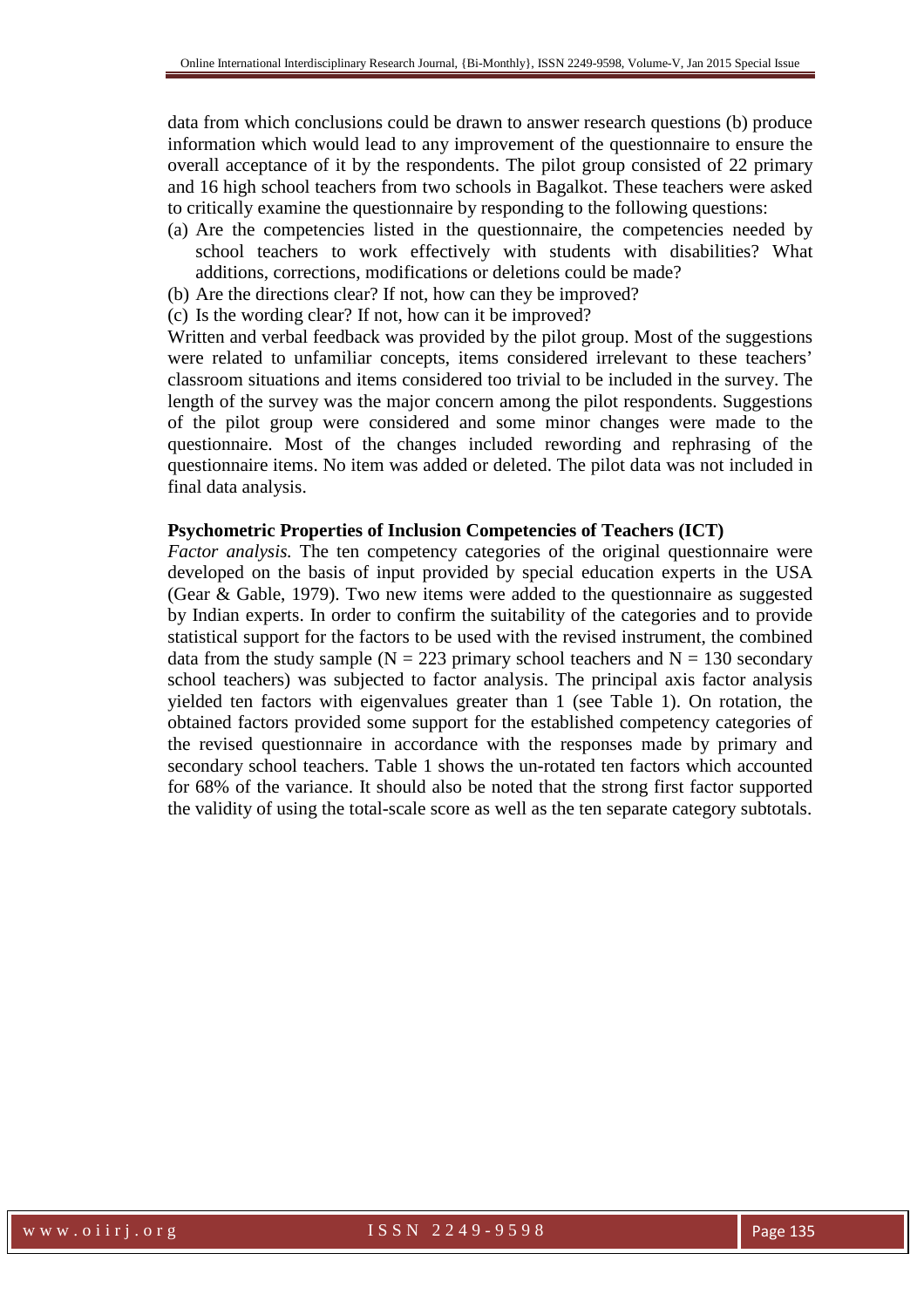| Factors                 | Sum Squares of Loading | % Variance | Cumulative% |  |
|-------------------------|------------------------|------------|-------------|--|
| $\mathbf{1}$            | 20.597                 | 39.609     | 39.609      |  |
| $\overline{\mathbf{c}}$ | 3.658                  | 7.304      | 46.644      |  |
| $\overline{3}$          | 2.011                  | 3.867      | 50.511      |  |
| $\overline{4}$          | 1.763                  | 3.391      | 53.902      |  |
| 5                       | 1.584                  | 3.046      | 56.947      |  |
| 6                       | 1.355                  | 2.606      | 59.553      |  |
| 7                       | 1.231                  | 2.367      | 61.921      |  |
| $\bf 8$                 | 1.123                  | 2.159      | 64.080      |  |
| 9                       | 1.059                  | 2.036      | 66.116      |  |
| 10                      | 1.043                  | 2.006      | 68.122      |  |

**Table 1. The un-rotated ten factors which accounted for 68% of the variance.** 

*Reliability testing***.** DeVellis (2003) suggests that a reliability co-efficient of .70 is satisfactory for research purposes. The reliability analysis of the revised ten-factor scale indicated that ICT was a reliable measure to identify teachers' current skills levels in competencies. The alpha value for the total scale was .94. In addition, each sub-scale of ICT has an alpha value of at least .80. Therefore, The total ICT scale and its ten sub-scales compared well with the accepted standards of reliability (See Table 2).

| Sub-scales (competency categories) | Alpha |
|------------------------------------|-------|
| Professional Knowledge             | .80   |
| Classroom Climate                  | .86   |
| Collaboration                      | .87   |
| Assessment                         | .83   |
| Classroom Management               | .87   |
| Goal Setting                       | .85   |
| <b>Resource Management</b>         | .87   |
| <b>Instructional Techniques</b>    | .84   |
| Individualized Instruction         | .83   |
| Evaluation                         | .83   |
| <b>IIT Total</b>                   | .94   |

**Table 2. Alpha Values for the ICT Sub-scales and the Total-scale** 

#### **Results**

Analysis of part-one of the questionnaire of primary school teachers indicated that a vast majority of them, 146 (67.59%) had not received any training in special education skills. Further, a greater number of the teachers, 169 (77.88%), indicated that they did not have any experience working with special needs children. These issues were further compounded when 184 teachers (86.38%) reported that they did not have access to support services such as special education teachers, paraprofessionals or resource room services in their schools. Table 3 provides information on primary school teachers' background variables.

w w w . o i i r j . o r g and the set of SSN 2249-9598 Page 136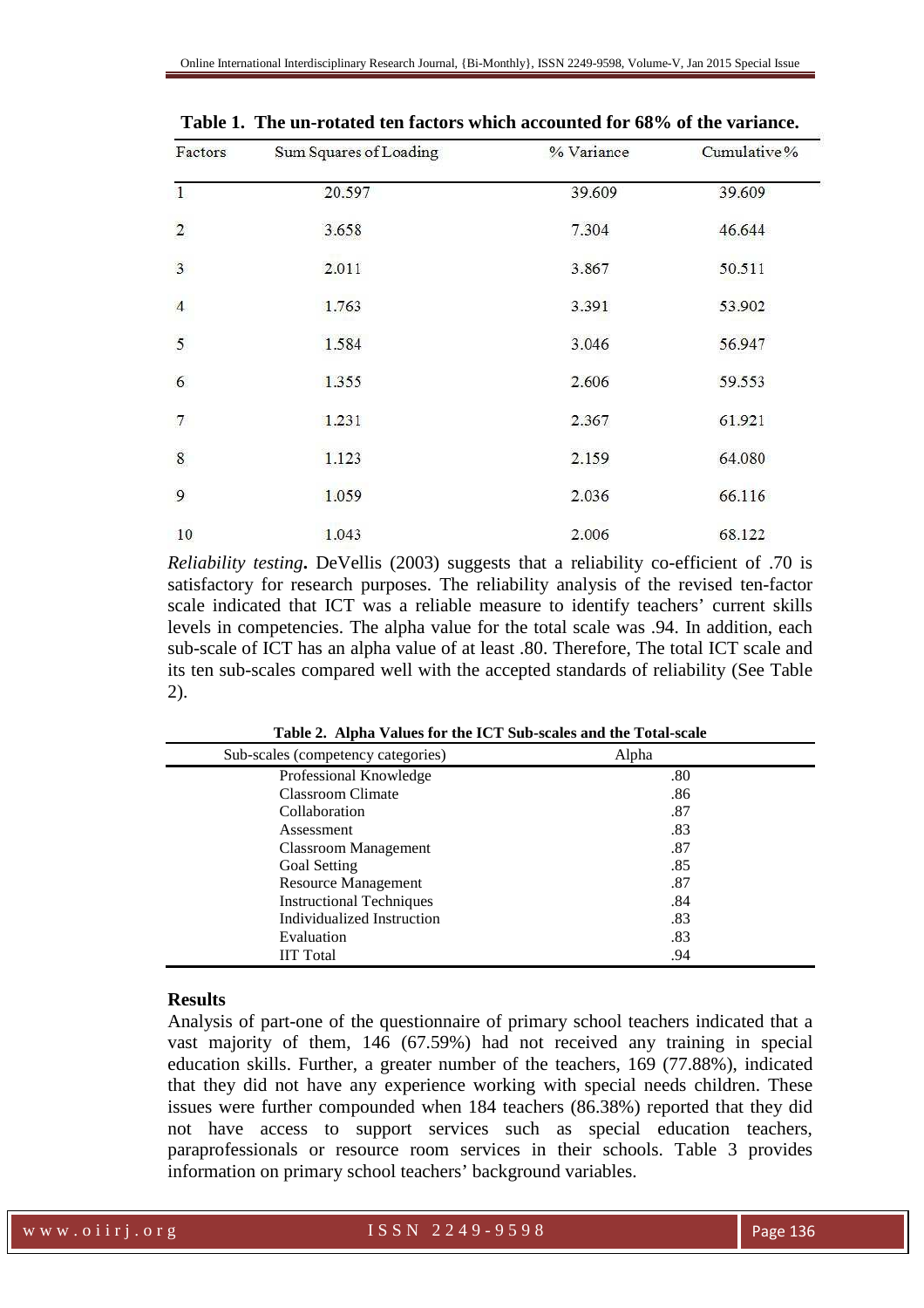| Variable                               |                | No. of Respondents % of Sample |       |
|----------------------------------------|----------------|--------------------------------|-------|
| Training in Special Education          | <b>Yes</b>     | 70                             | 32.41 |
|                                        | N <sub>0</sub> | 146                            | 67.59 |
| <b>Experience in Teaching Students</b> | None           | 169                            | 77.88 |
| with Disabilities                      | Under 2 years  | 23                             | 10.60 |
|                                        | 3-5 years      | 15                             | 6.91  |
|                                        | $6-10$ years   | 3                              | 1.38  |
|                                        | Over 10 years  |                                | 3.23  |
| Access to Support Services             | Yes            | 29                             | 13.62 |
|                                        | N <sub>0</sub> | 184                            | 86.38 |

| Table 3. Distribution of Primary School Teachers by their Background Variables |  |  |  |
|--------------------------------------------------------------------------------|--|--|--|
|                                                                                |  |  |  |

 Similar results were obtained when secondary school teachers' responses were analyzed. Of the total number of respondents only 41 (32.28%) indicated that they had received some training to work with students with disabilities. 80 (62.99%) teachers indicated that they did not have any experience teaching students with disabilities. An overwhelming majority of the teachers, 111 (87.40%) did not have access to support services in their schools. Table 4 provides information on secondary school teachers' background variables.

Part-two of the questionnaire was analyzed to determine teachers' perceived current skill levels. The following procedures were employed to identify the teachers' perceived current skill levels in each of the ten competency categories of ICT:

- (a) Means for each of the competency categories were computed by adding the current skill level ratings of teachers for each competency statement in a category and then dividing the total score by the number of items in that category.
- (b) Competency categories were then arranged in rank order from highest to lowest mean scores to indicate the relative current skill levels of the teachers in each category.

A mean score of above 3.0 would indicate that teachers regarded themselves as either moderately or highly competent in that competency. A mean score below 3.0 would indicate that teachers regarded themselves as not competent in that competency. The scoring pattern would be applicable to competency categories as well.

| Variable                               | No. of Respondents |                   | % of Sample |  |
|----------------------------------------|--------------------|-------------------|-------------|--|
| Training in Special Education          | Yes                | 41                | 32.28       |  |
|                                        | No                 | 86                | 67.72       |  |
| <b>Experience in Teaching Students</b> | None               | 80                | 62.99       |  |
| with Disabilities                      | Under 2 years      | 19                | 14.96       |  |
|                                        | 3-5 years          | 10                | 7.87        |  |
|                                        | $6-10$ years       | 11                | 8.66        |  |
|                                        | Over 10 years      | $\overline{\tau}$ | 5.51        |  |
| Access to Support Services             | Yes                | 16                | 12.60       |  |
|                                        | No                 | 111               | 87.40       |  |

| Table 4. Distribution of Secondary School Teachers by their Background |  |
|------------------------------------------------------------------------|--|
| <b>Variables</b>                                                       |  |

w w w . o i i r j . o r g i second to see TSSN 2249-9598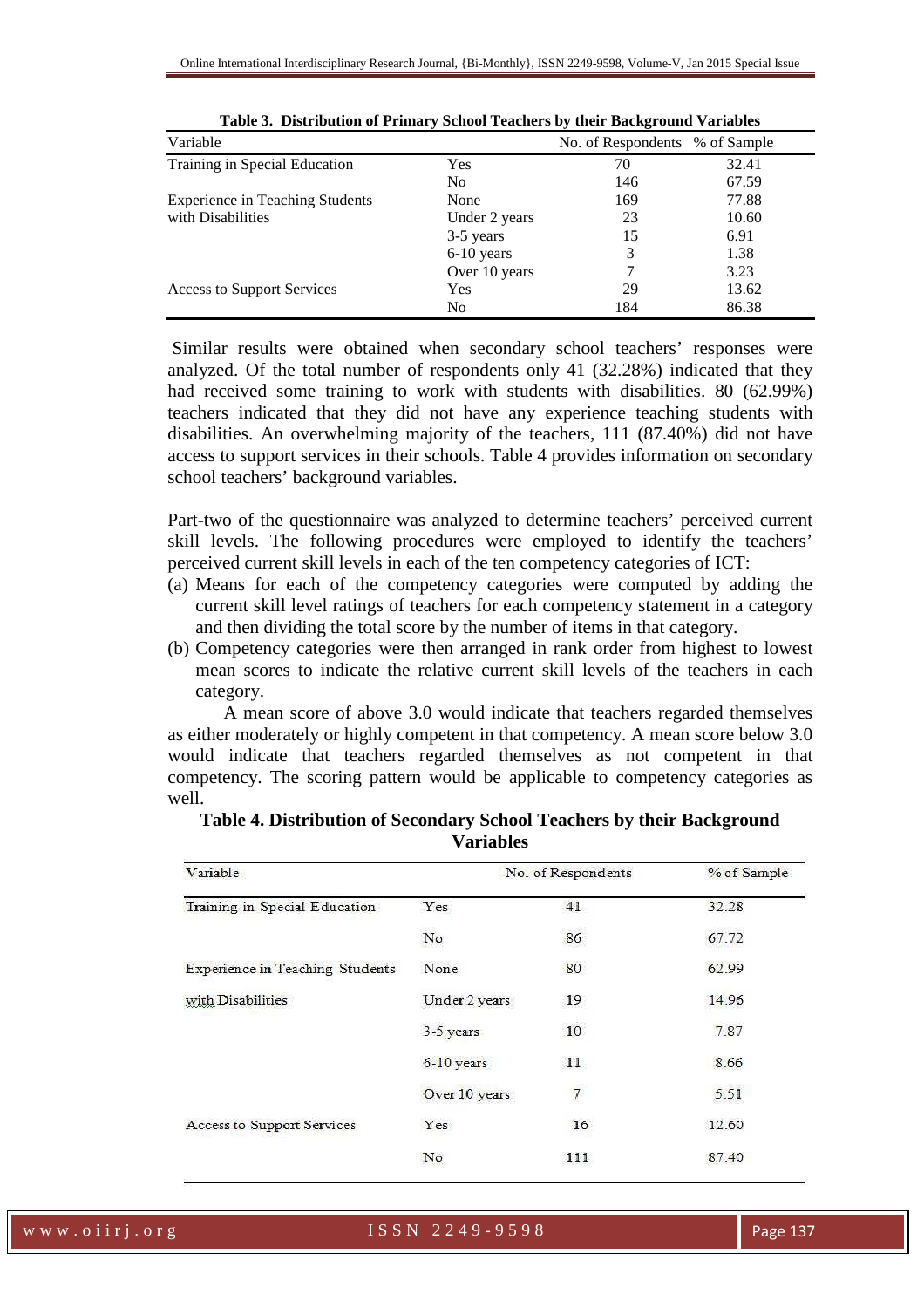#### **Primary School Teachers' Current Skill Levels**

Table 5 shows the means and standard deviations of primary school teachers' perceived skill levels for each of the competency categories of ICT. The mean and standard deviation for the total ICT scale are also presented. Ranks were allocated to each category based on the order of the means. Since all of the mean scores are below 3.0, primary school teachers in Bagalkot rated themselves as not competent in each of the competency category. A total scale-score of 2.40 also supported that notion. In relative terms however, they rated themselves higher in Classroom Climate (rank #1) vs. Professional Knowledge (rank#10). Upon close scrutiny of individual competencies it was found that they indicated their highest perceived current skill level in competency #9 (Provide a warm, supportive classroom climate, mean = 3.01). This was the only competency in which the primary school teachers in Bagalkot considered themselves to be moderately competent. This was followed by competency #8 (Develop a trusting relationship with students through fairness, consistency and openness, mean  $= 2.93$ ) which still failed to meet the moderately competent criteria. They indicated their lowest skill level in competency #2 (Compare and contrast various administrative models such as itinerant teachers, resource rooms and special classes for serving students with disabilities, mean  $= 1.91$ ).

| <b>Competency Category</b><br>Rank | Mean | <b>SD</b> |     |
|------------------------------------|------|-----------|-----|
| Professional Knowledge             | 2.18 | .70       | 10  |
| Classroom Climate                  | 2.79 | .79       |     |
| Collaboration                      | 2.33 | .82       | 5.5 |
| Assessment                         | 2.24 | .77       | 8   |
| <b>Classroom Management</b>        | 2.52 | .74       |     |
| Goal Setting                       | 2.44 | .76       |     |
| Resource Management                | 2.21 | .74       |     |
| <b>Instructional Techniques</b>    | 2.59 | .73       |     |
| Individualized Instruction         | 2.33 | .74       | 5.5 |
| Evaluation                         | 2.30 | .77       |     |
| TOTAL ICIT                         | 2.40 | .63       |     |

**Table 5. Primary School Teachers' Perceived Current Skill Levels** 

#### **High School Teachers' Perceived Current Skill Levels**

Table 6 shows the means and standard deviations of high school teachers' perceived skill levels for each of the competency categories of ICT. The adjusted mean and standard deviation for the total ICT scale are also presented. Ranks were allocated to each category based on the order of the means. Since all of the mean scores are below 3.0, high school teachers in Bagalkot rated themselves as not competent in each of the competency category. A total scale-score of 2.38 also supported that notion. In relative terms however, they rated themselves higher in Classroom Climate (rank #1) vs. Professional Knowledge (rank#10). This finding was similar to the results obtained for primary school teachers. Upon close scrutiny of individual competencies, it was found that the secondary school teachers indicated their highest perceived current skill level in competency #9 (Provide a warm, supportive classroom climate, mean  $= 2.98$ ). Although this result was very close to deem them moderately competent, however failed to meet the criteria by not having a mean of at least 3.0. They indicated their lowest skill level in competency #2 (Compare and contrast various administrative models such as itinerant teachers, resource rooms and special classes for serving students with disabilities, mean = 1.77).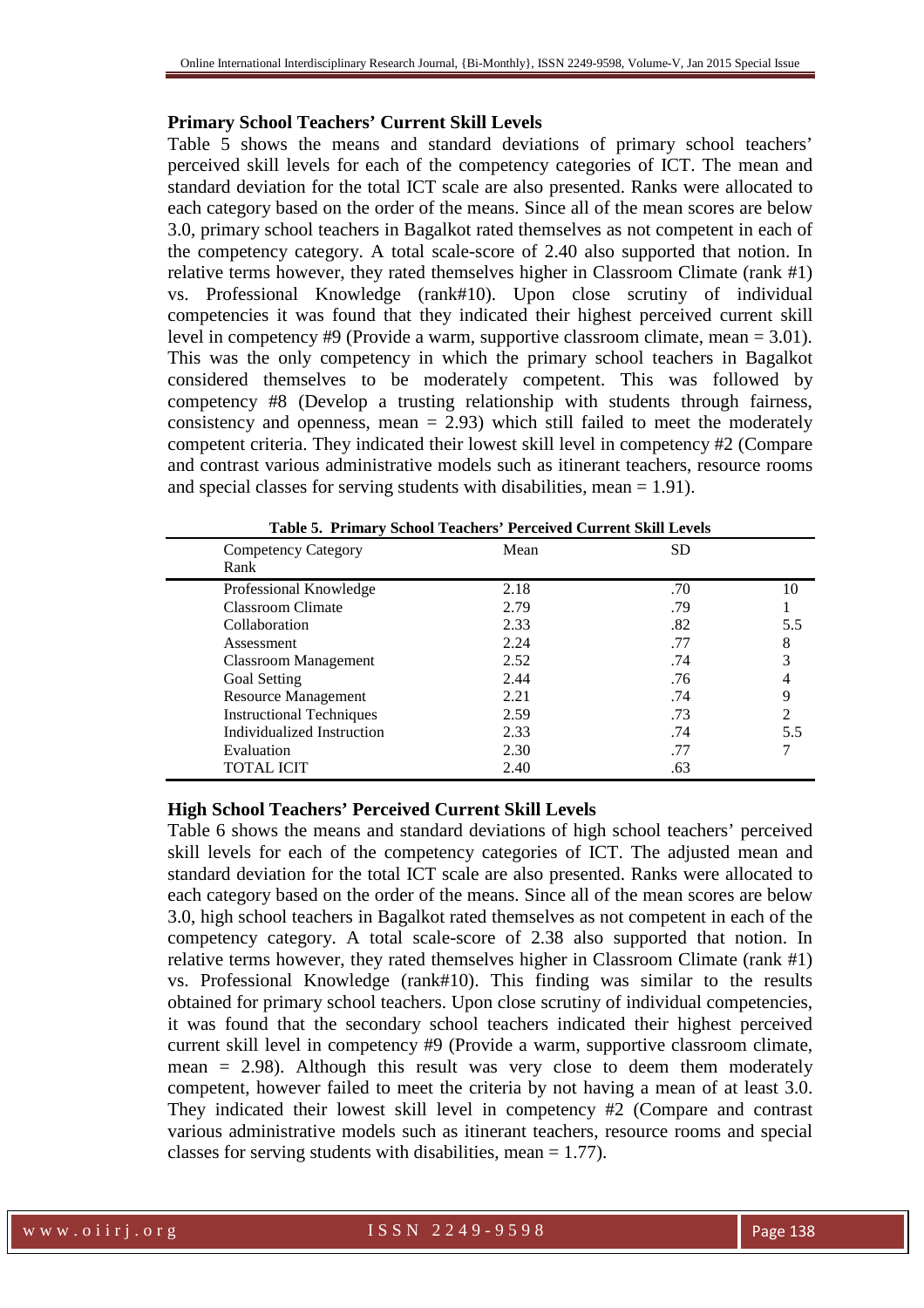| <b>Competency Category</b><br>Rank | Mean | SD  |     |
|------------------------------------|------|-----|-----|
| Professional Knowledge             | 1.97 | .69 | 10  |
| Classroom Climate                  | 2.67 | .90 |     |
| Collaboration                      | 2.18 | .74 | 8.5 |
| Assessment                         | 2.18 | .74 | 8.5 |
| <b>Classroom Management</b>        | 2.52 | .93 |     |
| Goal Setting                       | 2.38 | .82 |     |
| Resource Management                | 2.26 | .87 |     |
| <b>Instructional Techniques</b>    | 2.64 | .73 |     |
| Individualized Instruction         | 2.37 | .73 |     |
| Evaluation                         | 2.34 | .80 |     |
| TOTAL ICT                          | 2.38 | .60 |     |

|  |  | Table 6. High School Teachers' Perceived Current Skill Levels |  |
|--|--|---------------------------------------------------------------|--|
|  |  |                                                               |  |

#### *Differences in Perceived Skill Levels of Primary vs. high School Teachers*

Differences between mean ratings for primary and secondary school teachers' perceived current skill levels in each of the ten competency categories of ICT were subjected to t-tests. The results indicated that significant differences did not exist between primary and secondary school teachers' perceived current skill levels in all competency categories but one, Professional Knowledge (see Table 7). When the total-scale score of ICT was compared, no significant difference (p>.05) was observed in the perceived current skill levels of the two groups of teachers.

| <b>Competency Category</b>  | Primary School     |           | Secondary School   |           |        |
|-----------------------------|--------------------|-----------|--------------------|-----------|--------|
|                             | Teachers $(N=223)$ |           | Teachers $(N=130)$ |           |        |
|                             | М                  | <b>SD</b> | М                  | <b>SD</b> |        |
| Professional Knowledge      | 2.18               | .70       | 1.97               | .69       |        |
| $2.76**$                    |                    |           |                    |           |        |
| Classroom Climate           | 2.79               | .79       | 2.67               | .90       | 1.25   |
| Collaboration               | 2.33               | .82       | 2.18               | .74       | 1.75   |
| Assessment                  | 2.24               | .77       | 2.18               | .74       | .71    |
| <b>Classroom Management</b> | 2.52               | .74       | 2.52               | .93       | .05    |
| Goal Setting                | 2.44               | .76       | 2.38               | .82       | .61    |
| <b>Resource Management</b>  | 2.21               | .74       | 2.26               | .87       | $-.51$ |
| Instructional techniques    | 2.59               | .73       | 2.63               | .73       | $-.56$ |
| Individualized Instruction  | 2.33               | .74       | 2.37               | 2.37      | $-.55$ |
| Evaluation                  | 2.30               | .77       | 2.34               | .80       | $-.48$ |
| <b>TOTAL ICT</b>            | 2.40               | .63       | 2.38               | .60       | .32    |

**Table 7. Differences between Means for Primary and high School Teachers' Perceived Current Skill Levels in Competency Categories with Significance Tests** 

\*\*  $p<.01$ 

#### **Discussion**

The purpose of this study was two-fold. The first-part aimed to identify whether the school teachers in Bagalkot (a) had received training in special education (b) had access to support services and (c) how long they had worked with students with disabilities. The second-part of the study aimed to obtain the perceptions of their skill levels in competencies listed in ICT.

The results showed that nearly seventy percent of the school teachers in Bagalkot had neither received any training in special education nor had experience teaching students with disabilities. It was even more troubling to see that nearly eighty seven percent of the teachers did not have access to support services in their classrooms. It is

w w w . o i i r j . o r g and the set of  $1$  S S N 2 2 4 9 - 9 5 9 8 Page 139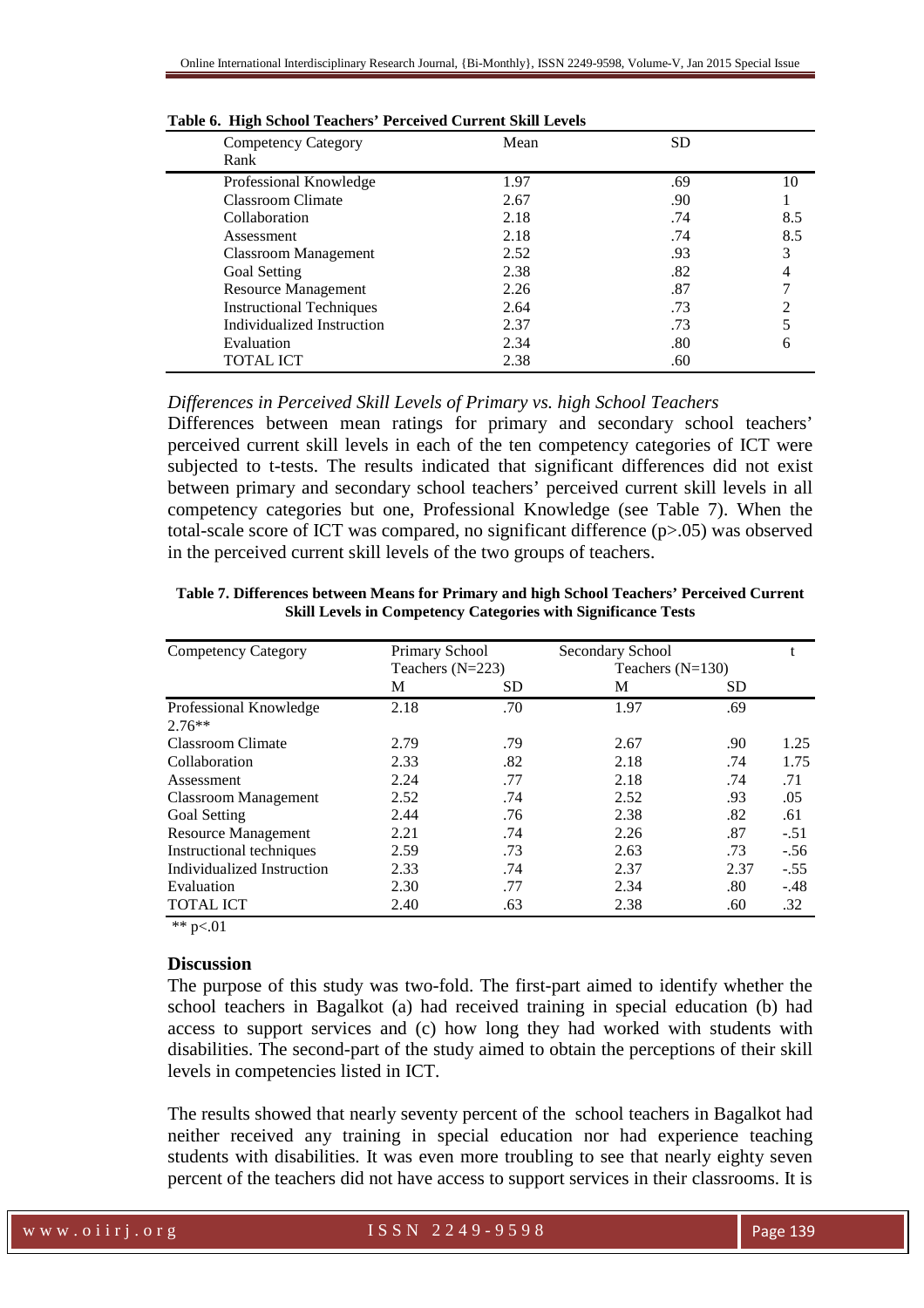therefore not surprising to see teachers rating themselves not competent in each of the ten competency categories. Research indicates that negative attitudes of teachers and their lack of skills impede the successful implementation of inclusive education programs (Scruggs & Mastropieri, 1996, Swaroop, 2001). Experiences from western countries indicate such educational reforms have not been easy to implement. A number of writers (Hargreaves, 1994; Kuyini & Desai, 2007) point out that school systems are particularly resistant to change; resistant to the introduction and implementation of new ideas especially if they have teachers who do not have appropriate skills and knowledge to implement the desired change.

Social cognitive theory (Bandura, 2006) suggests that individuals feel threatened and tend to avoid situations in which they are not competent. This notion has been supported by the vast majority of research which indicates that when education teachers are not adequately trained to work with students with disabilities, they tend to resist the implementation of inclusive education programs (Bindal & Sharma, 2010; Kuyini & Desai, 2008). The literature on effective schooling further indicates that educational change occurs at the classroom level. The classroom teacher is the person in charge and is the catalyst for change at the classroom level. If he or she is not confident in meeting the instructional needs of students with disabilities, the likely success of the program may be placed in jeopardy. The results of this study therefore have important implications for university personnel who are responsible for preservice and in-service training of school teachers in India.

Firstly, university personnel in India who are charged with designing training programs for school teachers need to make a concerted effort to review their teacher preparation programs especially in the light of the passage of the PWD Act and the draft amendments. They need to revise existing pre-service programs to include more coursework and practicum related to the education of students with special needs. Special emphasis should be placed on those competencies (professional knowledge, assessment, collaboration and evaluation) in which the teachers expressed relatively lower skill levels. Other emerging competencies such as proficiency in the use of assistive technology may also need to be considered for including in teacher training programs.

A critical need, as indicated by this study, is the necessity to bridge the gap between teachers' current skill levels and those needed to implement effective inclusive education programs. school teachers who are already a part of the work force should be provided with adequate opportunities for professional development. In this regard, one shot seminars or workshops would not appear to be the answer. Rather ongoing professional development opportunities should be made available to school teachers. Literature has indicated that teachers have benefited from in-service programs which form part of a long term systemic staff development plan rather than from single shot short term programs (David & Kuyini, 2012).

Professional development program planners in India also need to consider 'bottom up' strategy rather than a 'top down' process for the determination of training program content and format. This would not only help to reduce teacher isolation but also make the program more meaningful and relevant for the participants. In recent years there has been a trend away from a narrow control of in-service education programs by school administrators and/or university professors and from the generic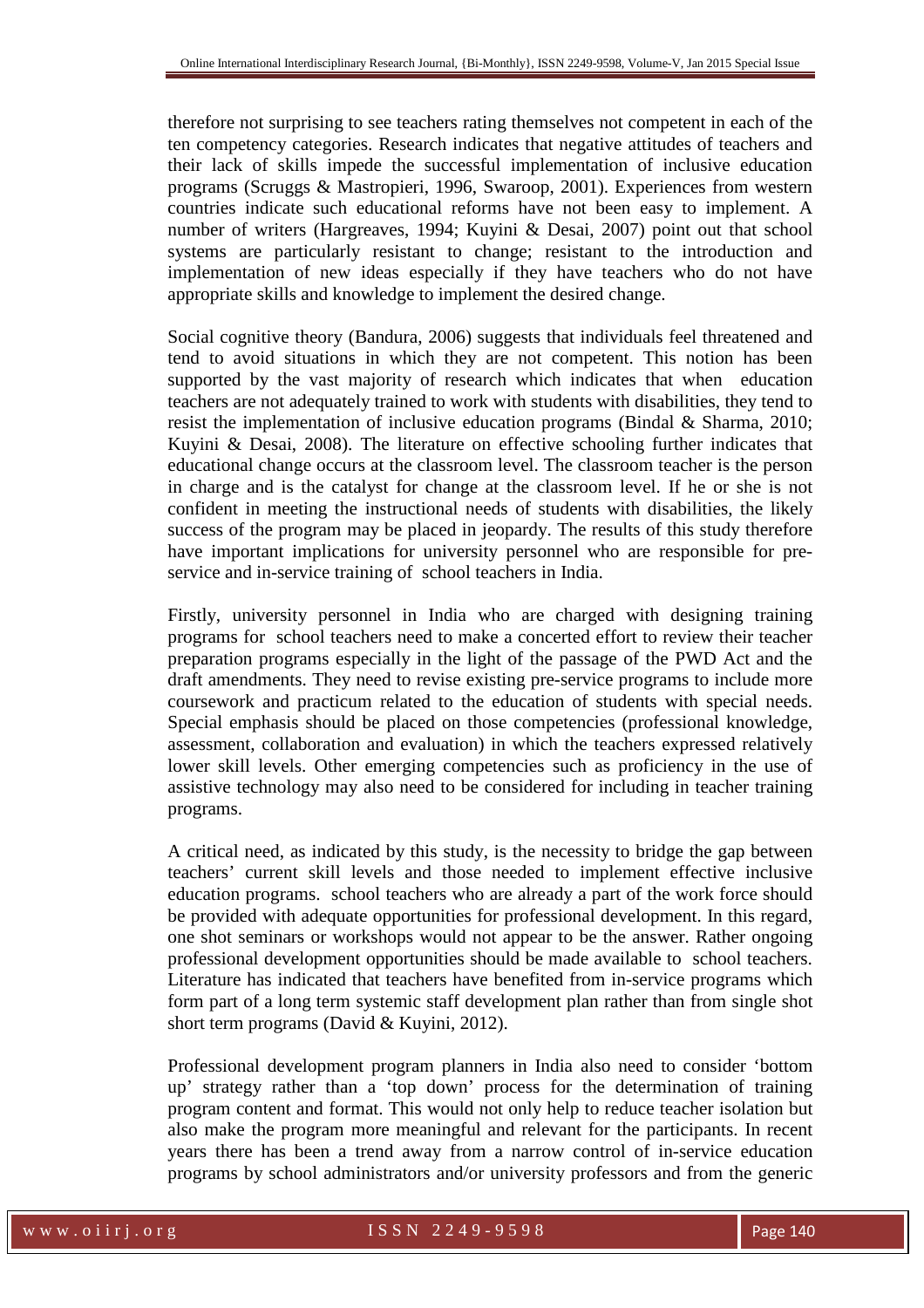information pertinent to a group of teachers to training which is more closely aligned to the expressed needs and preferences of teachers (Sharma & Deppeler, 2005).

Due to the large teacher population and the limited availability of fiscal resources in India, it is further proposed that the training programs for these teachers should be carried out using train-the-trainer model. The first stage, one teacher from each school should be provided with training. Subsequently, this teacher will be required to carry out training programs for all teachers in his/her school. Although this model has been successfully used in India-Australia Training and Capacity Building Program, some (Wedell, 2005) have cautioned that this model does not result in sustainability. Wedell (2005) argues that For educational change to be implemented in classrooms more or less as intended, it is necessary for educational change planners to try to ensure that teachers are supported as fully as possible by their immediate and wider working environments (p. 12). For this reason, policy makers could consider establishing school-based teacher education and professional development programs through which teachers can be trained on the job and within the local context and have the potential to improve quality of teaching in the long term. This is an option for policy makers in India especially given that Article 23L(2) of the draft amended PWD Act, which relates to qualifications of teachers, provides that All educators should be trained to teach a student with disabilities in an inclusive classroom (p. 71). This would improve on teacher competencies for inclusive education across India in a more sustainable way.

A vast majority of respondents (nearly 87%) in this study indicated that they did not have access to support services in their schools. The educational reform literature in special education is unanimous about the availability of support services for the successful implementation of inclusive education programs. A numbers of authors have argued that the provision of adequate support services is synonymous to the implementation of inclusion in schools (Bindal & Sharma, 2010; Sharma & Desai, 2002; Singal, 2006). There are obvious implications for the Government of India to make the necessary support services available to school teachers if they are to meet the needs of students with disabilities in their classrooms.

#### **Conclusion**

In conclusion, while the results of this study provide valuable insights into teachers' readiness to implement inclusive education programs in their schools, they also substantiate the assertion that the solutions for how best to prepare teachers may begin with understanding how teachers' beliefs are integrated within the classroom (Taylor & Sobel, 2001). Future research would need to consider other methods for the determination of teacher readiness such as personal or focus group interviews and classroom observations. Responses from other stakeholders including administrators, teacher educators, special education teachers and parents of students with disabilities would also be helpful in validating the responses obtained from the school teachers. Further investigation of the factors which lead to lower perceived skill levels is also required. Factors such as class size, number of students with disabilities in the class, the severity of disabling conditions and support from school personnel may also have an effect on teacher readiness for inclusive education.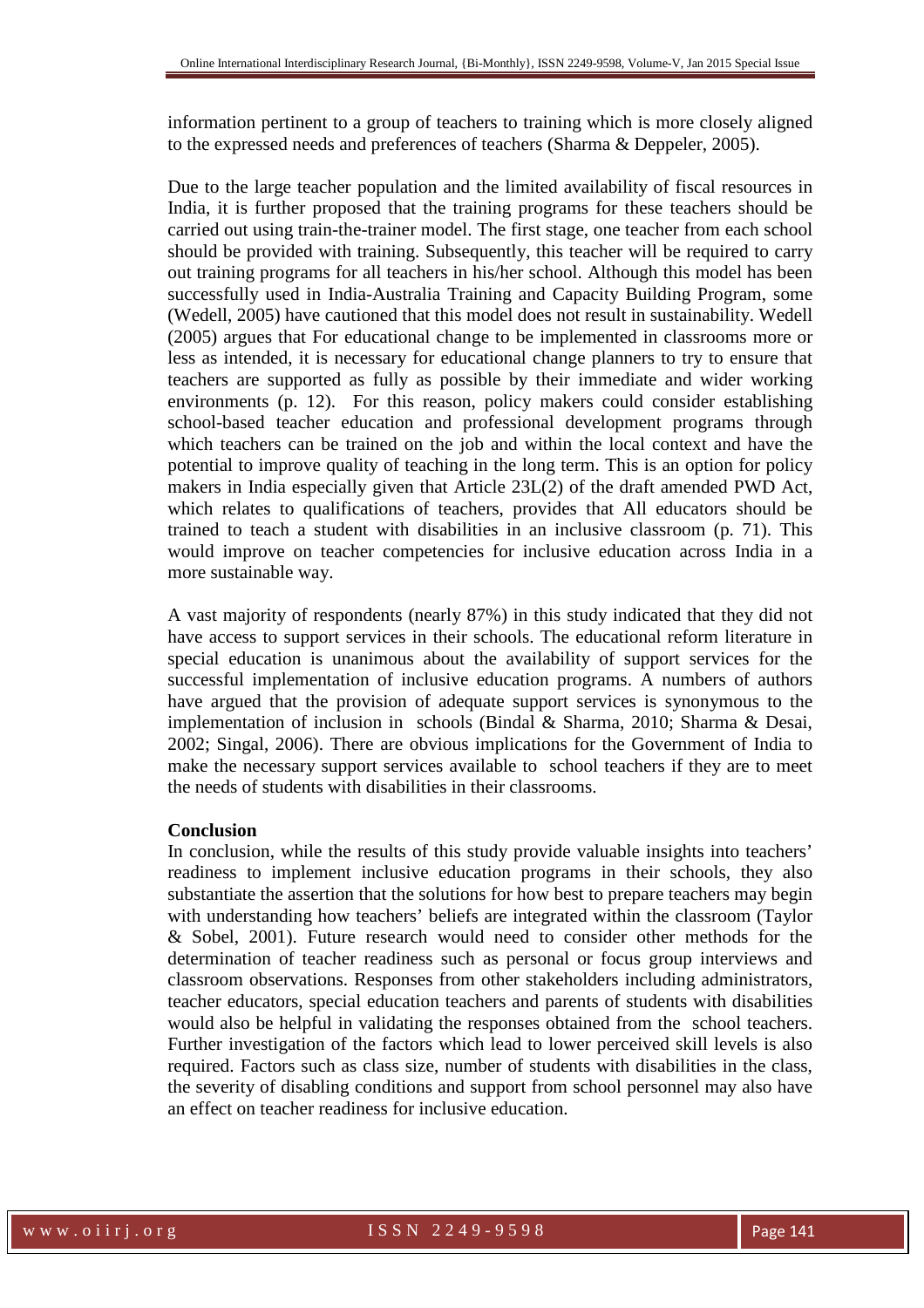### **References**

Ashman, A. & Elkins, J. (2009). *Educating students with diverse disabilities*. French Forest (NSW): Prentice Hall.

Bandura, A. (2006). *Social cognitive theory.* In S. Rogelberg (Ed.). Encyclopedia of Industrial/Organizational Psychology. Beverly Hills: Sage Publications.

Baquer, A. & Sharma, A. (1997). *Disability: Challenges vs. response*. New Bagalkot: Concerned Action Now.

Bender, W. N., Vail, C.O., & Scott, K. (1995). Teachers' attitudes toward increased mainstreaming: Implementing effective instruction for students with learning disabilities. *Journal of Learning Disabilities,* 28(2), 87-94.

Bindal, S. & Sharma, S. (2010). Inclusive education in Indian context. *Journal of Indian Education*, 35(4), 34-45.

Buell, M., Hallam, R. & Gamel McCormick, M. (1999). A survey of special and general

education teachers' perceptions and inservice needs concerning inclusion. *International Journal of Disability, Development and Education,* 46(2), 143-156.

Cook, B. G. (2001). A comparison of teachers' attitudes toward their included students with mild and severe disabilities. *The Journal of Special Education,* 34(4), 203-213.

Daniels, V. I. & Vaughn, S. (1999). A tool to encourage best practices in full inclusion. *Teaching Exceptional Children,* 31(5), 48-55.

Das, A. K, Kuyini, A. B. & Desai, I. P. (2013). Inclusive education in india: are the teachers prepared. *International Journal of Special Education,* 28(1), 21-30.

David, R. & Kuyini, A.B. (2012) Social inclusion: Teachers as facilitators in peer acceptance of students with disabilities in classrooms in Tamil Nadu, India. *International Journal of Special Education,* 27(2), 1-12.

Deccan Herald (Jan. 14, 2012). New law soon to replace Persons with Disabilities Act: Govt. URL:http://www.deccanherald.com/content/129195.

DeVellis, R. F. (2003). *Scale development: Theory and implications.* Thousand Oaks: Sage.

Gable, R. K., Pecheone, R. L., & Gillung, T. B. (1981). A needs assessment model for establishing personnel training priorities. *Teacher Education and Special Education*, 4(4), 8-15.

Gear, G. & Gable, R. (1979). Educating handicapped children in the classroom: Needs assessment in teacher preparation. *Journal of Research and Development in Education*, 12(4), 36-45.

Jain, S. (2011). Knowledge, attitude and practice of school teachers with reference to inclusive education for children with disabilities. *Indian Journal of Community Psychology,* 7(1), 59-64.

Jangira, N. K., Singh, A., & Yadav, S. K. (1995). Teacher policy, training needs and perceived status of teachers. *Indian Educational Review*, 30(1), 113-122.

Kochhar, C. A. & West, L. L. (1996). *Handbook for successful inclusion.* Gaithersburg, MD: Aspen.

Kuyini, A. B. & Desai, I. (2007). Principals' and teachers' attitudes and knowledge of inclusive education as predictors of effective teaching practices in Ghana. *Journal of Research in Special and Inclusive Education,* 7(2), 104-113.

Kuyini, A. B. & Desai, I. (2008). Providing instruction to students with special needs in inclusive classrooms in Ghana: Issues and challenges. *International Journal of Whole Schooling*, 4(1), 22-39.